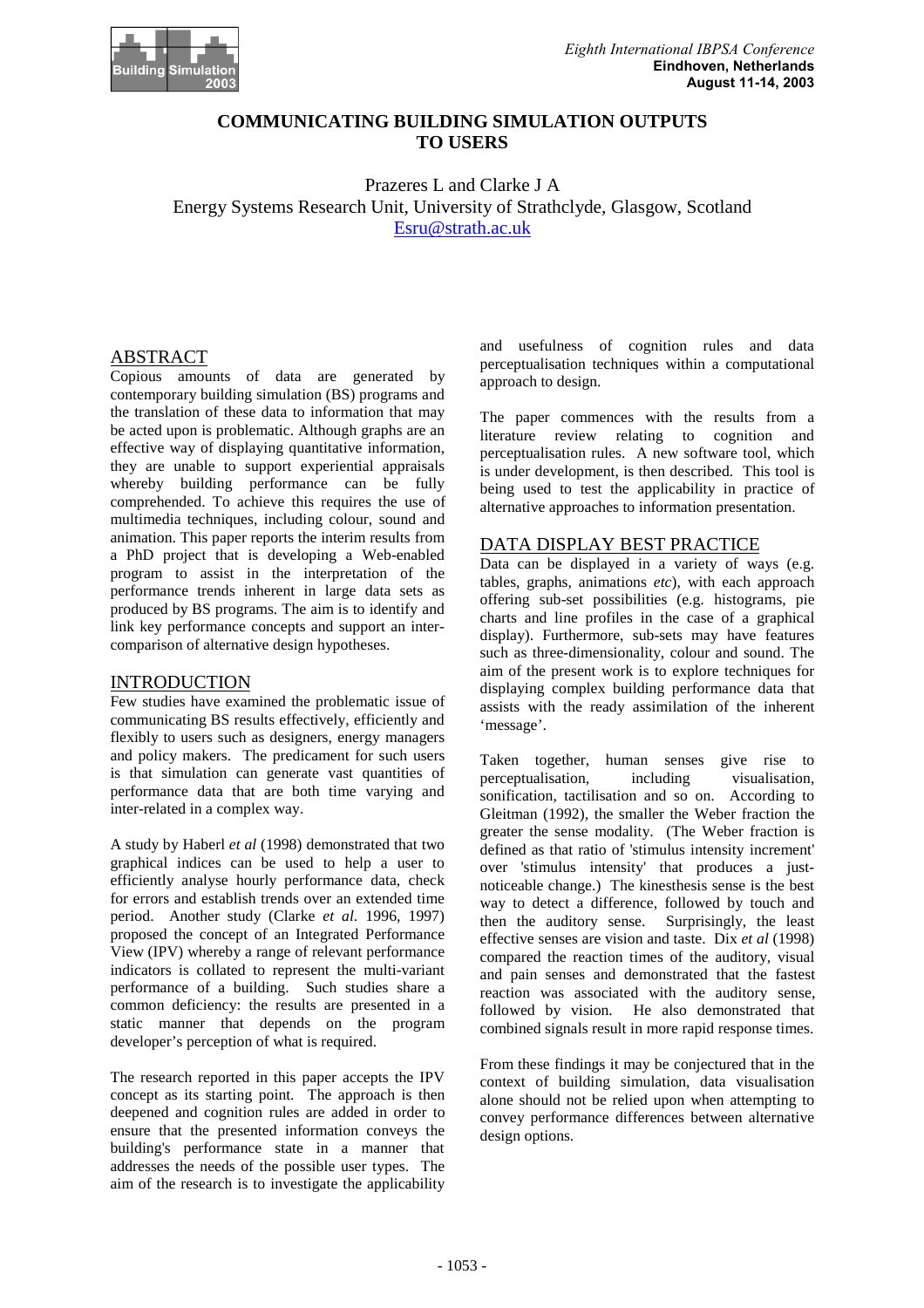Based on this literature review, the following guidelines for best practice in displaying data have been collated.

### **Graphical Display**

In relation to graphical displays Tufte (1997) states:

*"When we reason about quantitative evidence, certain methods for displaying and analyzing data are better than others; superior methods are more likely to produce truthful, credible, and precise findings. The difference between an excellent analysis and a faulty one can sometimes have momentous consequences."*

In other words, to be understood, graphics must first be accurately perceived (Cleveland 1985). The following compilation of graphics techniques has been provided by Tullis (1988).

*Scatter* – Shows how two continuous variables are correlated by depicting the distribution of points in two-dimensional space. Lines or curves may be superimposed to indicate trends. A variant technique, the bubble chart, allows the introduction of a third variable through the setting of a bubble's radius.

*Line* – Shows how two continuous variables are related, and highlights the changes in one variable over time. Where time is included, it is typically plotted on the horizontal axis. A third, discrete variable can be included using line-type or colour coding. Good practice is to use no more than four lines per graph, with each line having an associated label.

*Area, band, strata or surface* – these graphs may be used when several line graphs or curves represent the portions of a whole. The shared areas stacked on top of each other represent a category's contribution to the whole. The curve with the least variation should be located at the bottom of the graph to prevent the propagation of irregularities throughout the stacked curves. Each category (curve) should be labelled within its shaded area.

*Bar, column or histograms* – These show values of a single continuous variable for multiple separate entities, or for a variable sampled at discrete intervals. It is important to adopt a consistent orientation (horizontal or vertical) for related graphs. Spacing between adjacent bars should typically be less than the bar width to facilitate comparisons between bars. A useful variation is the deviation bar chart, in which bars are constructed so that, under normal conditions, the bar ends lie in a straight line.

*Pie* – This shows the distribution of data among parts that make up a whole. However, a bar or column chart will usually permit more accurate

interpretation. Good practice is to limit the number of segments to 5 and to include the numeric value alongside the segment label.

*Simulated meters* – These show one value associated with one continuous variable. Where multiple values are to be displayed it is usually more effective to use bar charts or line graphs than multiple meters.

*Star, circular or pattern* – These show values of a continuous variable for multiple related entities. Values are displayed along spokes emanating from the origin. Different continuous variables may be represented if they are indexed so that the normal values of each variable can be connected to form an easily recognized polygon. This technique is useful for detecting patterns, but not for determining precise values or making accurate comparisons between variables.

 $3D$  – This device is useful when several variables are to be simultaneously displayed. In use, it is important to provide the user with an interactive rotation function. The augmentation of 2D data with 3D effects is not recommended (Tufte 1990):

*"… simple and clear is better, extra ink is bad, and extraneous information detracts from the impact of graphics. Rendering uninformative depth is a bad idea in principle because it can lead to misperception of the information of interest, and it can hide the real content from the viewer."*

Maguire (1985) also considered the graphical coding of quantitative data and concluded that the graphical display of numerical data is an effective way to communicate trends, errors and breakdowns. Humans prefer graphical charts to tabulated text because the human perception system constantly seeks to find structure in order to understand the environment. Suggestions to improve the visual clarity of graphical charts include:

- $\Box$  clear labelling of axes and data;
- $\Box$  provision of grid lines to improve readability;
- $\Box$  differentiation of chart elements using colour or hatching; and
- $\Box$  the use of a logarithmic scale where the displayed data covers a wide range.

In relation to building simulation, four display techniques are apposite:

- $\Box$  bubble charts to depict correlations (e.g. cost versus benefit of design options);
- $\Box$  star charts to depict patterns (e.g. visual comfort and energy consumption as a function of design parameters);
- $\Box$  simulated meter charts to depict the change in a single parameter (e.g. daily temperature variation or energy cost); and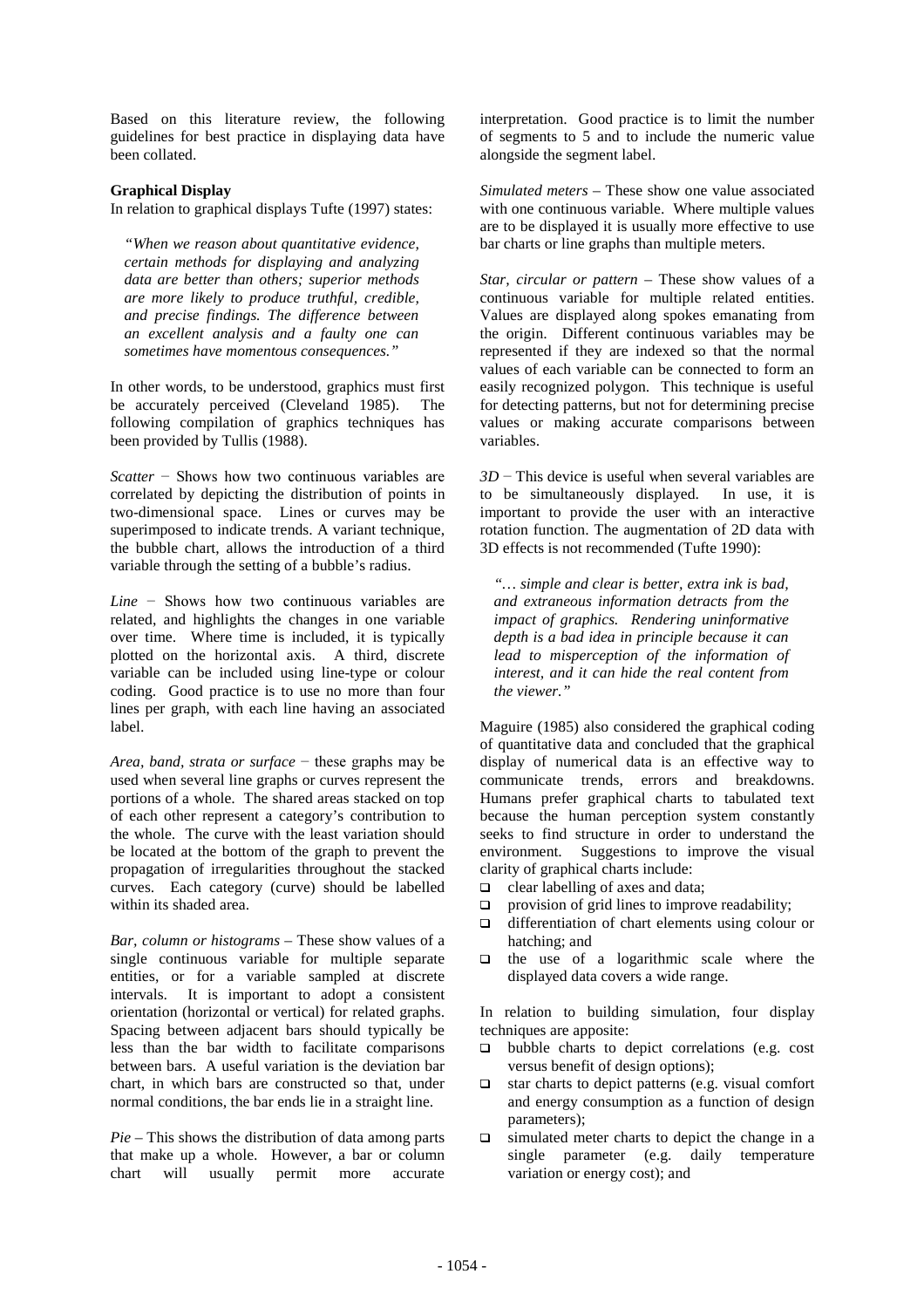$\Box$  bar/line charts to depict overall performance (e.g. thermal comfort, daylight availability *etc*).

## **Colour**

Colour can structure and divide information and make it more pleasant to look at. Conversely, excessive use of colour results in colour pollution (Tufte 1990), which can seriously detract from the information content. Travis (1991) claimed that colour is useful to distinguish groups and to highlight prominent features. Davidoff (1987) suggested that colour is an effective segmentation device (i.e. areas that are related have the same or near-same colour) and that its use can assist searching operations (although too many colours increase search times). Colour, as a search-assisting agent, is more helpful to inexperienced users (when compared to black and white displays). Conversely, colour is less useful in categorisation and memorisation. The consistent use of colour to denote heating, cooling, and lighting energy demands, while clearly an effective device in BS, has yet to be standardised.

## **Sound**

In relation to sound, Deatherage (1972) has reported that the message must be simple, short, deal with events in sequence, call for immediate action and be employed when the visual system of the user is overburdened. Further, the information conveyed must not be required at a later date.

The potential of sound in BS data display is immense. For example, when examining a large and complex data-set it is difficult to detect inherent problems or issues. Anomalies may be usefully flagged by an accompanying 'beep' to draw the user's attention to the issue and illicit action. Advanced uses of sound are also possible, for example to support an experiential appraisal of a room's acoustic behaviour.

## **3D Animation**

Since humans inhabit a 3D environment, presenting information in 3D is appropriate. Such representations are particularly useful in a BS context because it allows models to be assessed from different viewpoints (Preece 1994). This provides an efficient mechanism to help detect model errors. Essentially, there are two methods to display 3D models, wire-frame and solid-object modelling. A wire-frame model comprises a line drawing from which the inside and outside cannot be differentiated. Such a model is useful for tasks in which surface structure is less important than internal structure. A solid-object model has a high degree of fidelity and lends itself well to the application of colour and shading. It therefore provides more information about the form of the object and is more useful for resolving ambiguities relating to shape. By enabling the user to distinguish between the inside and outside

of an object, it presents less risk of misinterpretation and assists with accurate geometrical selections.

BS will obtain substantial benefit from the superimposition of performance data on a 3D building representation. For example, the representation of mould growth on the walls of a solid-object model, along with some key data, is more effective than a line graph depicting the surface temperature and relative humidity profiles from which mould growth potential may be inferred.

Animation is a powerful computer graphics technique in the BS context because it supports the conveyance of dynamic behaviour. Techniques such as accelerated time, zooming, panning and sequence editing are powerful devices to communicate complex information (Preece 1994). Significantly, the introduction of movement can be used to highlight subtle changes which otherwise might be overlooked. However, the programming effort and computer power needed to produce good animation can be overwhelming (Maguire 1985).

## **Virtual Reality**

Brooks (1986, 1988) has reported on the advantages of adopting a virtual reality approach to data presentation. Principally, it has the advantages of 'bringing alive' the domain by providing a means for user interaction with the domain objects. The explicit selection of an interface 'metaphor' helps to define issues and retain consistent decisions (e.g. navigation through a 3D scene may be by walking or flying).

Objects should always move realistically, through scarifying image resolution or reducing model complexity if necessary (as soon as the user terminates their virtual motion, the resolution and image detail return to normal). To enhance illusion, other senses may be used (e.g. sound effects when objects collide). Preece (1994) argues for compelling sensory cues to be created to give the user a strong subjective sense of 'physical presence' and 'direct experience'. These cues may be visual, aural or haptic (concerned with the sense of touch caused by force on the body), or some combination. Immersion systems include peripherals such as helmets, gloves and suits.

Desktop systems use a single, large, colour screen for input and output, a 3D pointing device (such as a 3D mouse) and keyboard. 3D virtual sound makes tasks such as tracking moving objects, navigating and being aware of location easier, quicker and more<br>pleasant to perform. Modelling forces and pleasant to perform. impenetrable objects, requires the representation of tactile perception (e.g. senses of contact, pressure, pain and temperature) and kinaesthetic cues (e.g. awareness where body parts and limbs are in space, both statically and dynamically). The combination of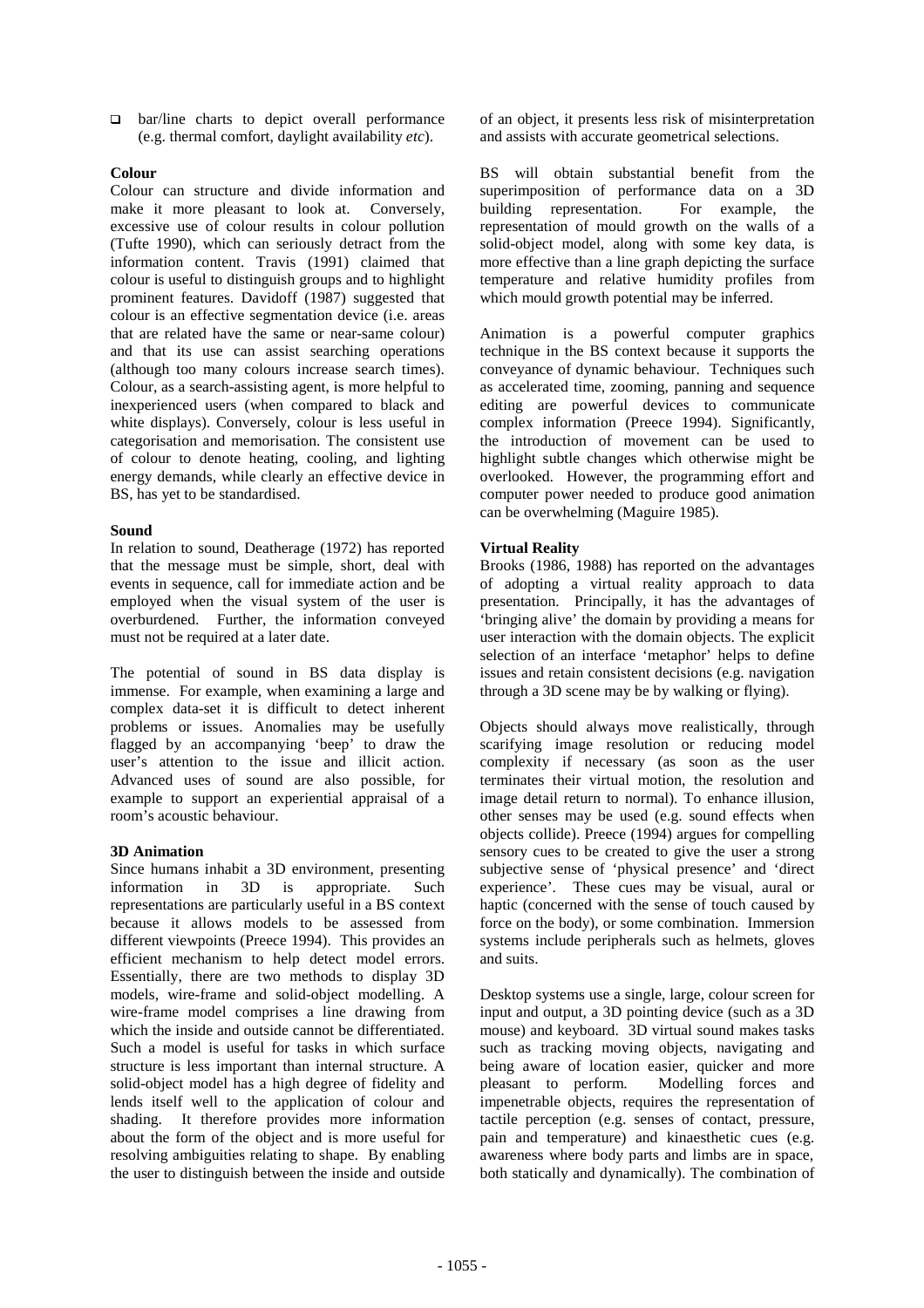both perceptions is the haptic perception (e.g. perception of object solidity, texture, vibration, inertia, weight, elasticity, viscosity *etc*).

The usefulness of virtual reality in BS is self-evident: the domain is inherently 3D, tactile and dynamic. It gives rise to the prospect of a direct model enquiry approach whereby the model itself is used to initiate user requests for information on material properties, occupancy schedules, performance variables, system states and the like.

#### **Alphanumeric Data**

Sometimes the only way to display information is in alphanumeric format (e.g. general information about the building, climate *etc*). According to Dix *et al* (1998), textual data should be represented in noncapital letters using Serif font for ease of reading. Tullis (1984) has reported that search times decrease where alphanumeric data is aligned, structured, grouped and spaced.

The use of a calendar (e.g. as used for online flight booking) can facilitate efficient interaction by allowing the user to choose the date and time of an enquiry when operating in 'drill-down' mode.

#### **Comparison of Methods**

Maguire (1985) compared different coding methods and a summary of the result is given here. The bracketed data are the maximum number of codes (i.e. different displayed objects) for each method. The higher value is the maximum possible number, the lower value is a recommended maximum for rapid, error-free recognition.

- q *Alphanumeric (unlimited)* Highly versatile. Meaning can be self-evident. Location time may be longer than for graphic coding.
- □ *Shapes (10-20)* Effective if the shape matches the object or operation being represented.
- □ *Colour* (4-11) Attractive and efficient. Excessive use is confusing. Limited value for the colour blind.
- $\Box$  *Line angle (8-11)* Good in special cases, e.g. for display of wind direction.
- $\Box$  *Line length* (3-4) Good but can clutter display if many codes are used.
- □ *Line width*  $(2-3)$  Good for general use.
- $\Box$  *Line style* (5-9) Good for general use.
- $\Box$  *Object size* (3-5) Fair for general use. Can take up considerable space. Location time longer than for shape and colour.
- q *Brightness (2-4)* Can cause fatigue, especially if screen contrast is poor.
- q *Blink (2-4)* Good for attracting attention but should be suppressible thereafter. Annoying if overused. Limited to small fields.
- q *Reverse video (no data)* Effective for making data stand out. If large area is rendered in reverse video, screen flicker is more easily perceived and may become problematic
- □ *Underlining (no data)* Useful but can reduce text legibility.
- q *Combination of codes (unlimited)* Can reinforce coding but complex combinations can be confusing.

# MULTI-VARIANT PERFORMANCE VIEWS

Within the ESP-r system (Clarke 2001), an Integrated Performance View (IPV) is a standard set of performance metrics designed to represent the multivariant behaviour of a building. IPVs corresponding to different design options may then be compared to determine in which respects one design option gives rise to performance advantages over another. A typical IPV is shown in Figure 1:

*A1 & B1.* General information – such as project descriptors, images and contact details.

*A2.* Maximum capacity – diversified totals for heating, cooling and lighting to represent critical equipment sizes and hence capital costs.

*A3.* Thermal comfort – temporal distribution of some thermal comfort index to indicate the severity of any departure from an acceptable comfort zone.

*A4.* Visual comfort – temporal distribution of some visual comfort index to relate visual discomfort to any excess/lack of light or problematic contrasts in the field of view.

*B2.* Environmental emissions – seasonal primary energy demands converted to equivalent gaseous emissions to define environmental impact.

*B3.* Daylight availability – distribution of daylight levels to give an indication of the potential for daylight utilisation.

*B4.* Glare sources – potential glare sources are highlighted and quantified within a synthetic colour picture.

*C1-3.* Primary energy consumption – patterns of primary energy demand, by fuel type, expressed as cumulative profiles for typical seasons.

*C4.* Energy performance indicators – these comprise the building's annual energy consumption per unit of floor area for each of the fuel use categories.

These IPV entities were taken as the starting point within the present project, with refinements applied relating to the cognitive and perceptual aspects described earlier.

## HYPOTHESIS TESTING TOOL

A prototype display program,  $I^2PV$  (Interactive, Integrated Performance View) is under development to support a conjecture and test approach to the display issues previously elaborated.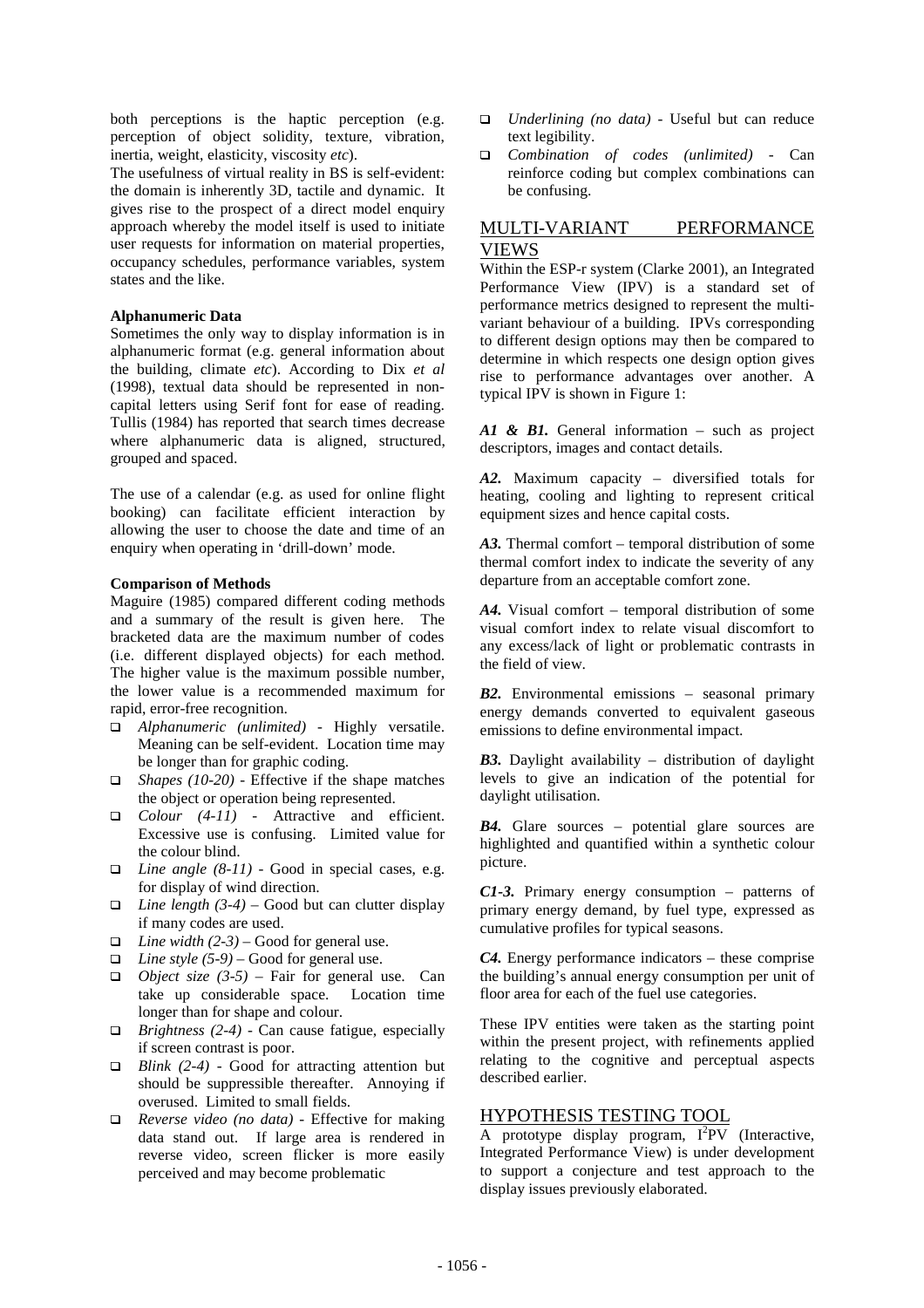

Figure 1: An integrated performance view prior to application of the cognition rules (original in colour).

This tool inter-operates with the ESP-r program although it may be readily interfaced to another BS program. ESP-r (www.esru.strath.ac.uk) is an Open Source system that supports the simulation of the thermal, visual and acoustic performance of buildings, including the energy use and gaseous emissions associated with the environmental control systems and construction materials.

In use, it is intended that the  $I^2PV$  tool support:

- $\Box$  the presentation of summary data to provide an initial overview of performance;
- $\Box$  'drill-down' data presentations to explore performance in detail; and
- $\Box$  the selection of a communication style that reflects the user's level of expertise.

To ensure platform independence,  $I^2$ PV is built upon Java; Java 3D and VRML and is thus Web-enabled. Both VRML and Java 3D are designed to allow 3D applets and applications to run on the user's desktop. VRML defines a standard for 3D for the Internet. It is not an extension to HTML; it is a file format for describing interactive 3D objects and worlds. VRML is capable of representing static and animated 3D and multimedia objects, with hyperlinks to other media such as text, sounds, movies and images.

I<sup>2</sup>PV supports the display of IPVs comprising content suited to the application context and user type, e.g. designers, energy managers or policy makers when engaged in feasibility studies or actual

implementations. Typically, IPV metrics include information on the model, human comfort statistics, energy use data and environmental impact vectors. An IPV allows the user to obtain a balanced insight into building performance. Within the present work, several performance metrics are being added to those listed in the previous section. These relate to acoustic comfort, embedded renewable energy systems, indoor air quality and life cycle assessment.

Figure 2 reproduces the *A1* and *B1* entities of Figure 1 (corresponding to general information of a design option) with the cognition rules added:

- **2a.** Displays general information in alphanumeric format with the data presented via a scrollable panel.
- **2b.** A calendar identifies the simulated periods, allowing users to change the time focus of the entire IPV. Blinking, coloured days highlight periods with performance metrics above critical values.
- **2c.** Displays a video clip of the project site.
- **2d.** Displays the model and supports interaction to allow the user to change the location focus of the IPV. Both wire-frame and VRML formats are supported.
- **2e.** Gives confirming feedback about the selected zone and time defining the IPV's focus.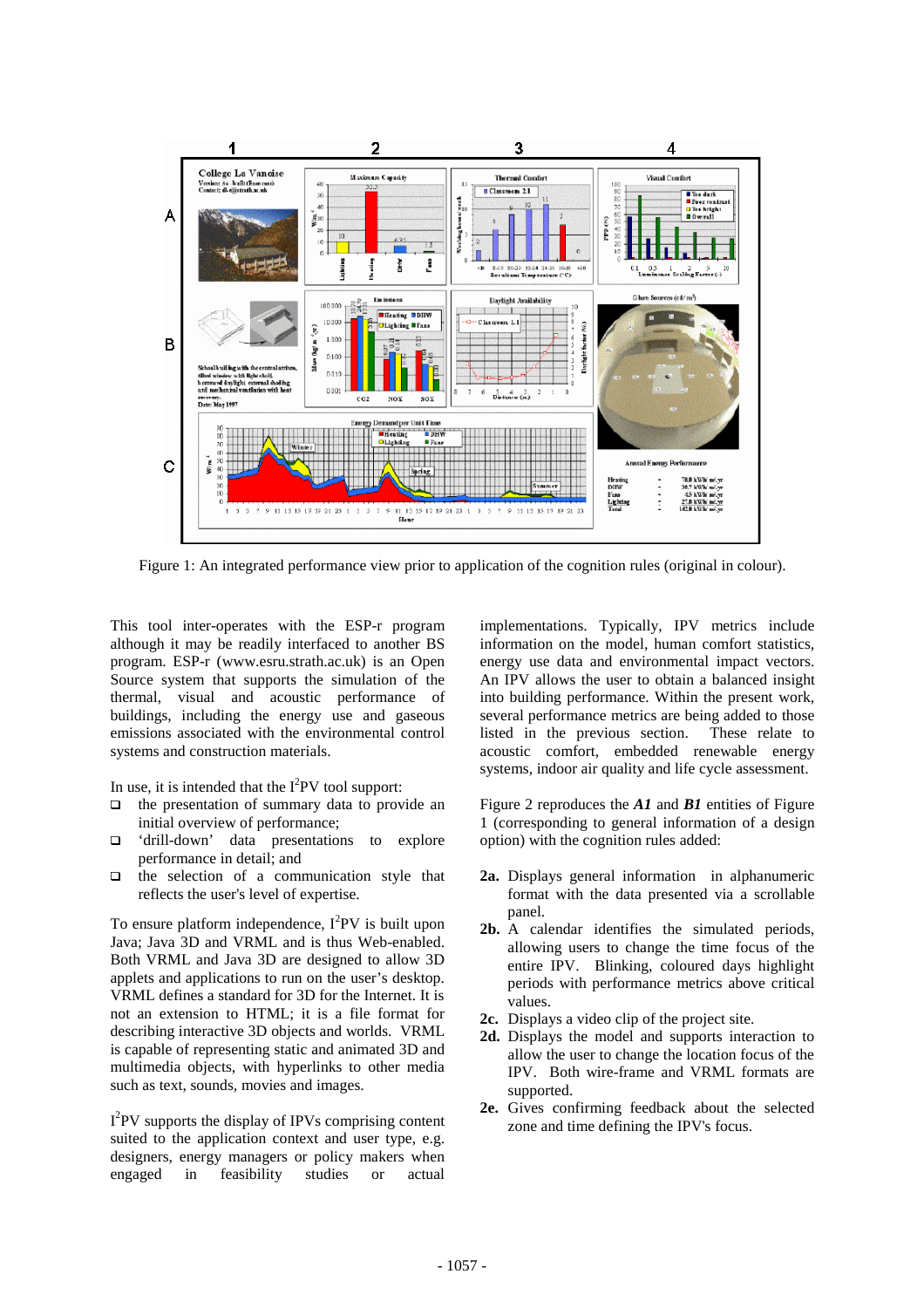

Figure 2: General IPV information with human cognition rules added (original in colour).

Figure 3 reproduces the *A4* and *B4* entities of Figure 1 (corresponding to visual comfort and glare sources respectively within a zone), again with cognition rules applied.

- **3a.** Allows the user to change focus in relation to model zone and point in time via selection from a menu of alternatives.
- **3b.** Allows the user to define critical visual discomfort levels via a slider.
- **3c.** A 3D view of the selected zone is shown (here a plan) to indicate the possible locations for visual comfort and glare source investigation. The highlighted point is the active one with the available scenes depicted in **3f.** Rotation of the 3D zone view is supported.
- **3d.** Audible warning to indicate that critical value has been exceeded (as set in **3b**).
- **3e.** The eye point location of the selected point is displayed.
- **3f.** Indicates values of the Guth Index for two opposite directions (*1* and 5 shown). Interaction with the diagram gives the visual PPD value for the selected view direction and transfers related data to **3g**.
- **3g.** A slider allows browsing of the image pairs so transferred.
- **3h.** The view numbers are colours green or red to indicate visual comfort or discomfort respectively. The PPD image may then be consulted to determine if a problem is due to too much or too little light or poor contrast.



Figure 3: Visual comfort and glare with cognition rules applied (original in colour).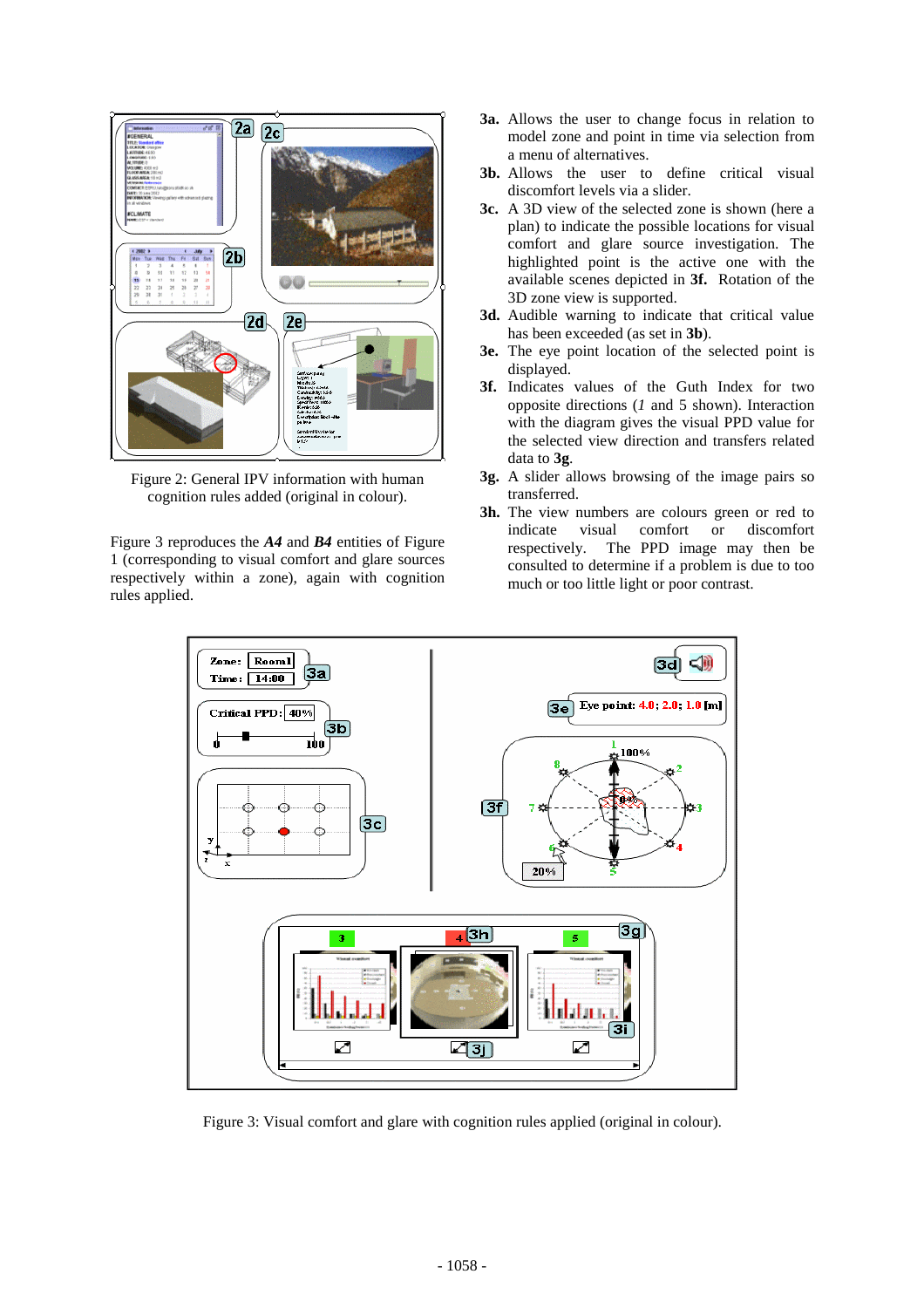- **3i.** These paired images relate to the glare sources and visual discomfort statistics for the view selected in **3f**.
- **3j.** A toggle to allow switching between the images comprising the **3g** pairs.

A comparison of IPVs supports the identification of trade-offs between design alternatives. Figure 4, for example, depicts a comparison of the energy demand for several design options (i.e. the *C1-4* entity of Figure 1). As before, cognition rules are used to assist interpretation.

- **4a.** The zone(s) and period(s) of the enquiry may be defined by the user.
- **4b.** The user can investigate between energy demand (shown here), costs or  $CO<sub>2</sub>$  emissions.
- **4c.** Critical peak power and energy demands may be defined by the user.
- **4d.** An audible warning is given when data values exceed these critical values.
- **4e.** An animation controller with play/still buttons and a speed rate setting. This may be used to animate the displayed profiles in order to assist with the scanning and comparison of large data sets.
- **4f.** The profiles corresponding to an arbitrary number design cases may be displayed in this panel, with the slider to the right being used to bring options into the field of view. Profile

values may be displayed by positioning the mouse over the point in question. Alternatively, the vertical line dissecting the profiles may be moved to effect temporal comparisons. Instead of displaying just the total energy demand, its break-down can also be displayed (i.e. heating, domestic hot water, fans, lighting *etc*) on the same way.

- **4g.** In animation mode (**4e**), this panel displays the peak variable value(s) (e.g. peak power of temperature) and profile integrated value(s) up to the dissecting line (e.g. energy demand in the case of a power profile).
- **4h.** Displays the corresponding components of the energy demand (i.e. *C4* on Figure 1) for the displayed design options.

Two user types are supported at the present time: designers and policy makers. The former is assumed to be interested in the technical message inherent in the data, the latter in the energy consumption trend and the impact of alternative upgrading options. Figures 2-4 correspond to the former user. To support policy makers, the display of Figure 4 has been adapted as shown in Figure 5. As can be seen, entity **5c** employs a different approach to the comparison of design options (i.e. **4f/g/h** on Figure 4) while **5d** displays the penalty of each design relative to the most efficient case (here design 4).



Figure 4: Comparison of design options with human cognition rules applied (original in colour).